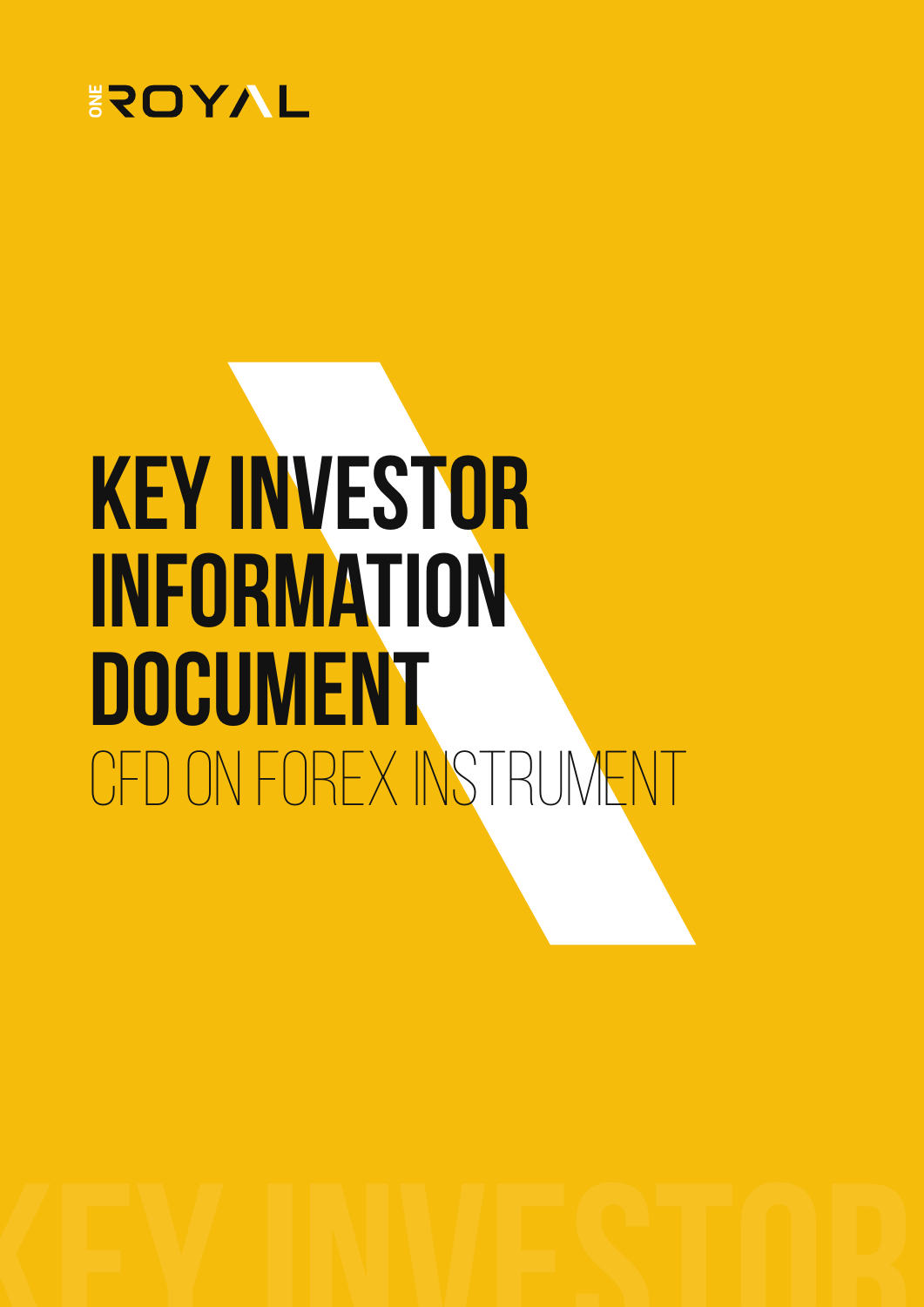# **AYOT!**

#### **PURPOSE**

This document provides you with key information about this investment product. It is not marketing material. The information is required by law to help you understand the nature, risks, costs, potential gains and losses of this product and to help you compare it with other products.

# **PRODUCT**

Product Name Contract for difference ("CFD") on a forex ("FX").

Product manufacturer **Royal Financial Trading (Cy) Ltd** (hereinafter the "Company"), authorised and regulated by the Cyprus Securities and Exchange Commission in Cyprus (License Number: 312/16).

Further information You can find more information about Royal Financial Trading (Cy) Ltd and our products on our website. You can contact us using the details on our website **https://oneroyal.com/eu/royal-core/contact-us/** or by calling **+357 25 080880**. This document was last updated on 26th of May 2020 This document was last updated on 26th of May 2020.

Alert: You are about to purchase a product that is not simple and may be difficult to understand.

#### **WHAT IS THIS PRODUCT?**

#### **Type**

This document relates to products known as 'contracts for difference', which are also known as CFDs. A CFD allows you to obtain an indirect exposure to an underlying asset such as a security, commodity or index. This means you will never own the underlying asset, but you will make gains or suffer losses as a result of price movements in the underlying asset to which you have the indirect exposure.

This document provides key information on CFDs where the underlying investment that you choose is a foreign exchange derivative instrument such as EURUSD or GBPUSD. A foreign exchange derivative is a contract that has foreign exchange as the underlying asset. You can visit **https://oneroyal.com/eu/markets/forex/** for information on the underlying assets available to you.

#### **Objectives**

The objective of trading CFDs is to speculate on price movements (generally over the short term) in an underlying asset by obtaining an indirect exposure to the underlying asset. Your return depends on movements in the price of the underlying asset and the size of your stake.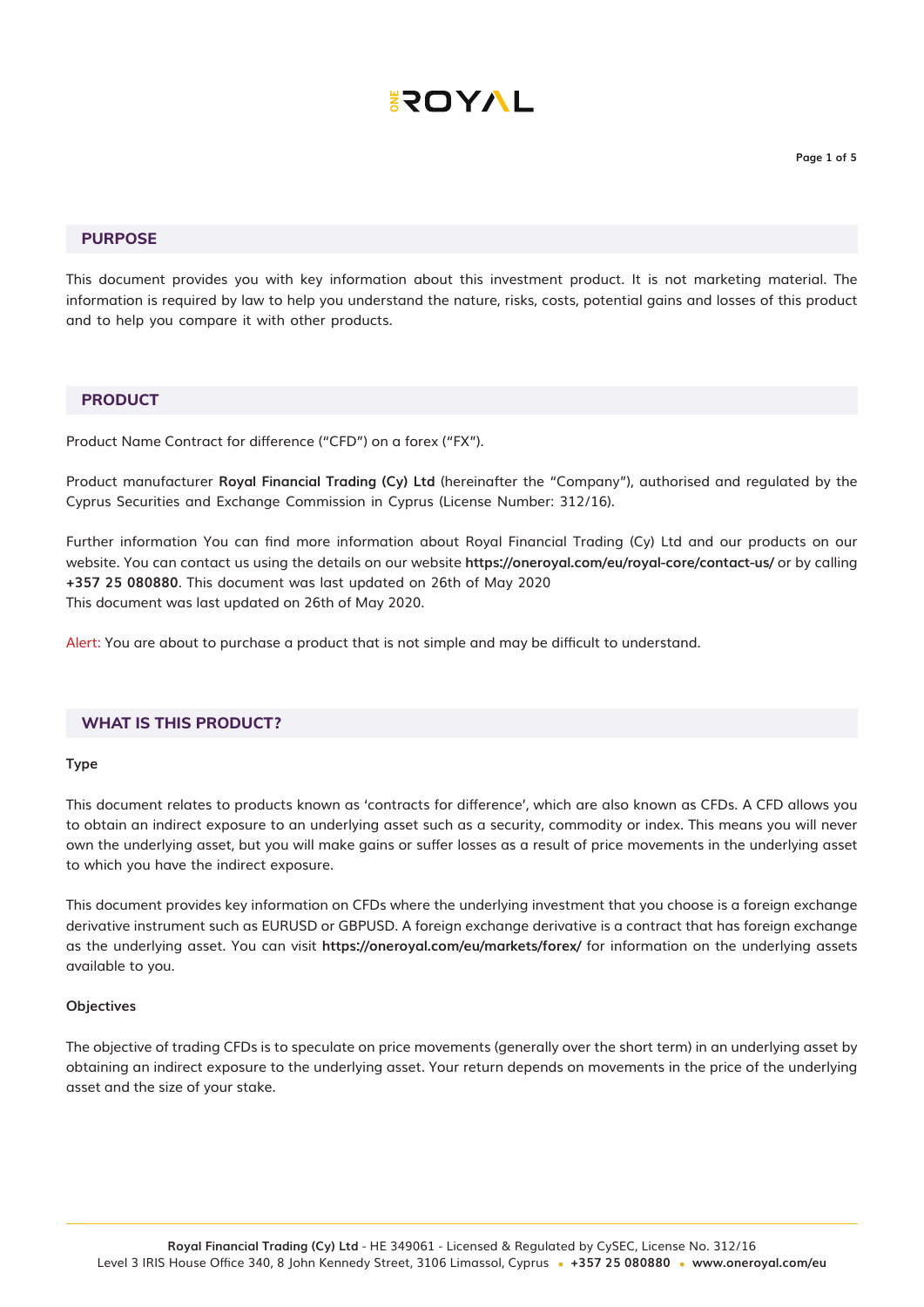

For example, if you believe the value of a forex instrument is going to increase, you would buy a number of CFDs (this is also known as "going long"), with the intention to later sell them when they are at a higher value. The difference between the price at which you buy and the price at which you subsequently sell equates to your profit, minus any relevant costs (detailed below). If you think the value of a forex instrument is going to decrease, you would sell a number of CFDs (this is also known as "going short") at a specific value, expecting to later buy them back at a lower price than you previously agreed to sell them for, resulting in us paying you the difference, minus any relevant costs (detailed below). However, in either circumstance if the forex instrument moves in the opposite direction and your position is closed, either by you or as a result of a margin call (detailed below), you would owe us the amount of any loss you have incurred together with any costs.

To open a position and to protect us against any losses you incur, you are required to deposit a percentage of the total value of the contract in your account. This is referred to as the margin requirement (see further below). Trading on margin can enhance any losses or gains you make.

- CFD on Forex are complex, extremely risky, and usually highly speculative;
- CFD on Forex entail a high risk of losing all the invested capital;
- The Forex values are subject to extreme price volatility and hence may result in significant loss over a short period of time;
- CFD on Forex are not appropriate for all investors. As such, customers should not engage in trading in relation to such products if they
- a) do not have the necessary knowledge in this specific product; or
- b) if they cannot bear the loss of the entire invested amount. Customers must be fully aware of, and understand, the specific characteristics and risks in relation to these products

#### **Intended Retail Investor**

Trading these products will not be appropriate for everyone. We would normally expect these products to be used by persons who:

- (i) have a high-risk tolerance;
- (ii) are trading with money they can afford to lose;
- (iii) have experience with, and are comfortable trading on, financial markets and, separately, understand the impact of and risks associated with margin trading; and
- (iv) want to generally gain short term exposures to financial instruments/markets, and have a diversified investment and savings portfolio.

#### **Term**

CFDs have no maturity date or minimum holding period. You decide when to open and close your positions.

We are under the obligation to close your position without seeking your prior consent if you do not maintain sufficient margin (less than 50% of the initial margin) in your account. More information about when we can close your position is set out below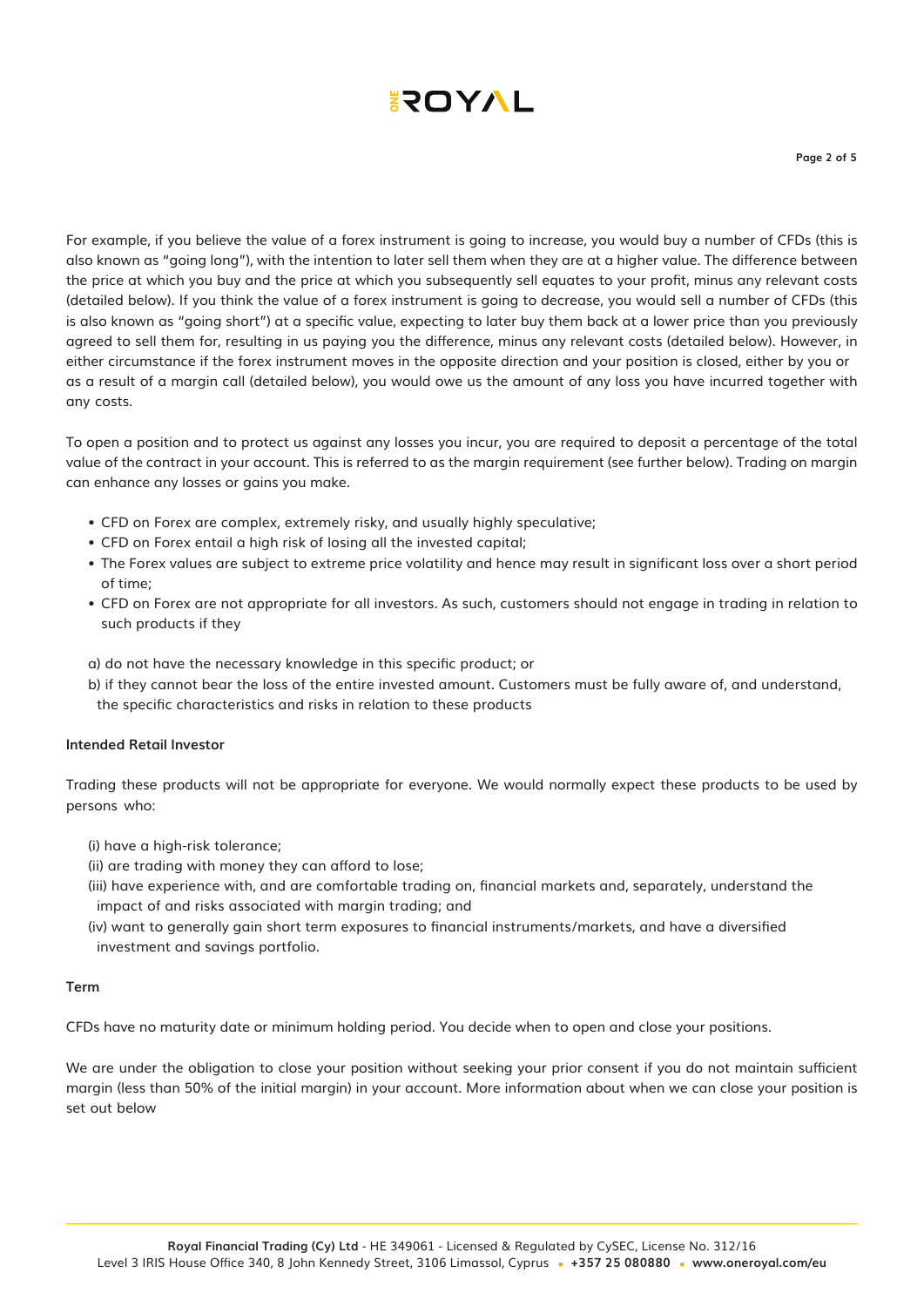# **EROYAL**

## **WHAT ARE THE RISKS AND WHAT COULD I GET IN RETURN?**

#### **Risk Indicator**

The summary risk indicator is a guide to the level of risk of this product compared to other products. It shows how likely it is that the product will lose money because of movements in the markets or because we are not able to pay you. We have classified this product as 7 out of 7, which is the highest risk class. This is due to the high likelihood of losing your entire investment and facing losses that can exceed your account balance (in this scenario the Company will offset any negative balances capping your maximum loss to the amount of your account).



CFD trading requires you to maintain a certain level of funds in your account to keep your positions open. This is called margin. You will be able to open a position by depositing only a small percentage of the notional value of the position, creating a leveraged position. Leverage can significantly magnify your gains and losses. If the funds in your account are no longer sufficient to keep your position open, you will be required to make up this shortfall. This is a margin call. If you do not meet your margin call, we may close your position (immediately and without notice) and you will realise any losses. Our CFDs are not listed on any exchange, and the prices and other conditions are set by us in accordance with our best execution policy. The contract can be closed only with us, and are not transferable to any other provider. If you have multiple positions with us, your risk may be cumulative and not limited to one position.

The tax regime of the country in which you are domiciled may impact your return.

#### **Be aware of currency risk**

it is possible to buy or sell CFDs in a currency which is different to the base currency of your account. The final return you may get depends on the exchange rate between the two currencies. This risk is not considered in the indicator shown above.

This product does not include any protection from future market performance so you could lose some or all of your investment. If we are not able to pay you what is owed, you could lose your entire investment. However, you may benefit from a consumer protection scheme (see the section 'what happens if the company is unable to pay out'). The indicator shown above does not consider this protection.

This product does not include any protection from future market performance so you could lose some or all of your investment. If we are not able to pay you what is owed, you could lose your entire investment. However, you may benefit from a consumer protection scheme (see the section 'what happens if the company is unable to pay out'). The indicator shown above does not consider this protection.

#### **Performance Scenarios**

This key information document is not specific to a particular product. It applies to a CFD on any currency pair. However, each CFD you enter into with us is specific to you and your choices. You will be responsible for choosing the underlying asset; when you open and close your position; the size of your position and your margin; and whether to use any risk mitigation features we offer (such as stop loss orders), for example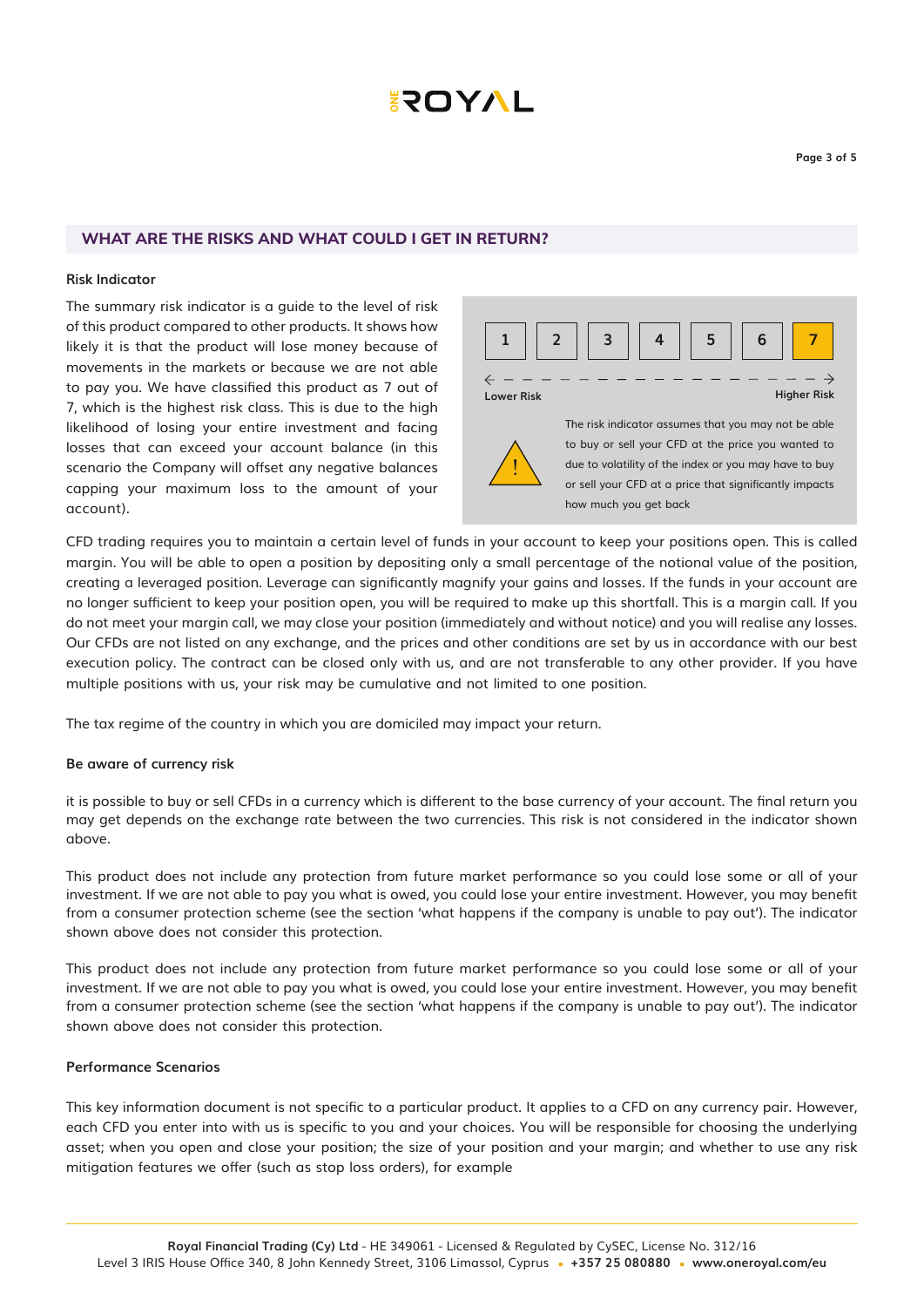# EROYAL

#### **Example:**



# **Market developments in the future cannot be accurately predicted. The scenarios shown are only an indication of some of the possible outcomes based on recent returns. Actual returns could be lower**

The stress scenario above shows how small price movements can rapidly lead to losses and in this circumstance, will result in a forced close out of your position.

This does not take into account a situation where we are unable to pay you. The scenarios shown illustrate how your investment could perform. You can compare them with the scenarios of other products. The scenarios presented are an estimate of future performance and are not exact indicators. What you get will vary depending on how the market performs and how long you keep the investment.

The figures shown include all the costs of the product itself. The figures do not take into account your personal tax situation, which may also affect how much you get back. This performance scenario assumes you only have one position open, and does not take into account the negative or positive cumulative balance you may have if you have multiple open positions with us

## **WHAT HAPPENS IF THE COMPANY IS UNABLE TO PAY OUT?**

If the company is unable to meet its financial obligations to you, this could cause you to lose the value of any CFDs you have with the company. The company segregates your funds from its own money in accordance with the CySEC Safeguarding of Client Funds. Should segregation fail, your investment is covered by the Investors Compensation Fund which covers eligible investments up to €20,000 per person, per firm See **www.cysec.gov.cy/en-GB/complaints/tae/**